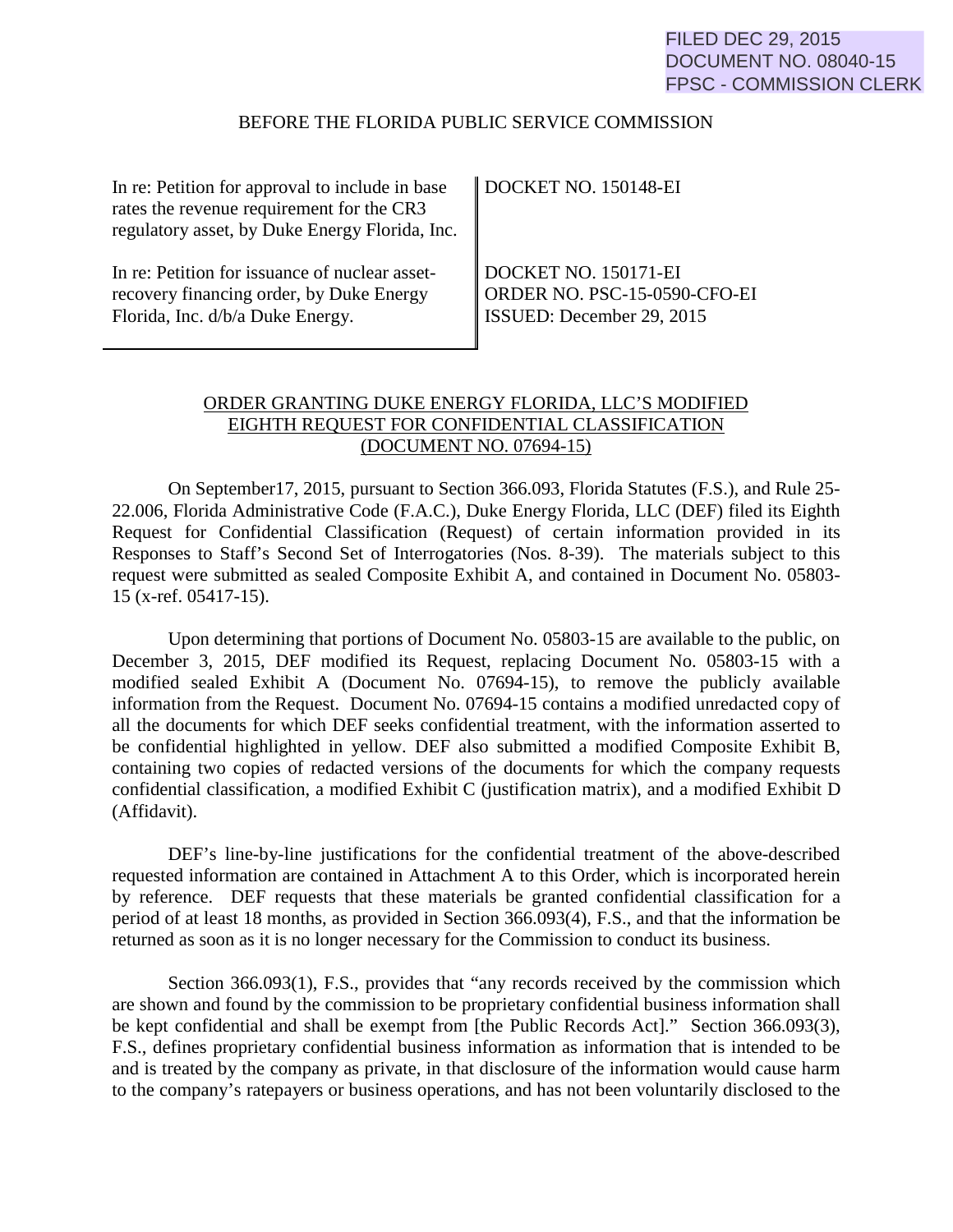### ORDER NO. PSC-15-0590-CFO-EI DOCKET NOS. 150148-EI, 150171-EI PAGE 2

public. Section 366.093(3)(d) and (e), F.S., provides that proprietary confidential business information includes, but is not limited to "[i]nformation concerning bids or other contractual data, the disclosure of which would impair the efforts of the public utility or its affiliate to contract for goods or services on favorable terms," and "[i]nformation relating to competitive interests, the disclosure of which would impair the competitive business of the provider of the information."

 DEF contends that the information at issue falls within these categories and thus constitutes proprietary confidential business information entitled to protection under section 366.093, F.S., and Rule 25-22.006, F.A.C. DEF contends that the information relates to its engagement with Morgan Stanley & Co. LLC (Morgan Stanley), for financial advisory services, along with proposal information provided by Goldman Sachs and Morgan Stanley for underwriting, advisory and structuring services, the disclosure of which would adversely impact DEF's competitive business interests. DEF further asserts that the information also relates to the competitive business interests of the parties negotiating financial agreements with DEF, the disclosure of which would impair their competitive businesses, and which DEF has contractually agreed to treat as confidential. DEF states that this information is intended to be and is treated by DEF as private and has not been publicly disclosed.

 Upon review, it appears that the above-referenced information satisfies the criteria set forth in Section 366.093(3), F.S., for classification as proprietary confidential business information and shall be treated as confidential. The information constitutes "[i]nformation concerning bids or other contractual data, the disclosure of which would impair the efforts of the public utility or its affiliate to contract for goods or services on favorable terms," and "[i]nformation relating to competitive interests, the disclosure of which would impair the competitive business of the provider of the information." Thus, this information is granted confidential classification.

 Pursuant to Section 366.093(4), F.S., the information for which confidential classification is granted herein shall remain protected from disclosure for a period of 18 months from the date of issuance of this Order. At the conclusion of the 18-month period, the confidential information will no longer be exempt from Section 119.07(1), F.S., unless DEF or another affected person shows, and the Commission finds, that the records continue to contain proprietary confidential business information.

Based on the foregoing, it is

 ORDERED by Commissioner Ronald A. Brisé, as Prehearing Officer, that Duke Energy Florida, LLC's Modified Eighth Request for Confidential Classification of Document No. 07694-15 is granted. It is further

 ORDERED that Attachment A to this Order is incorporated herein by reference. It is further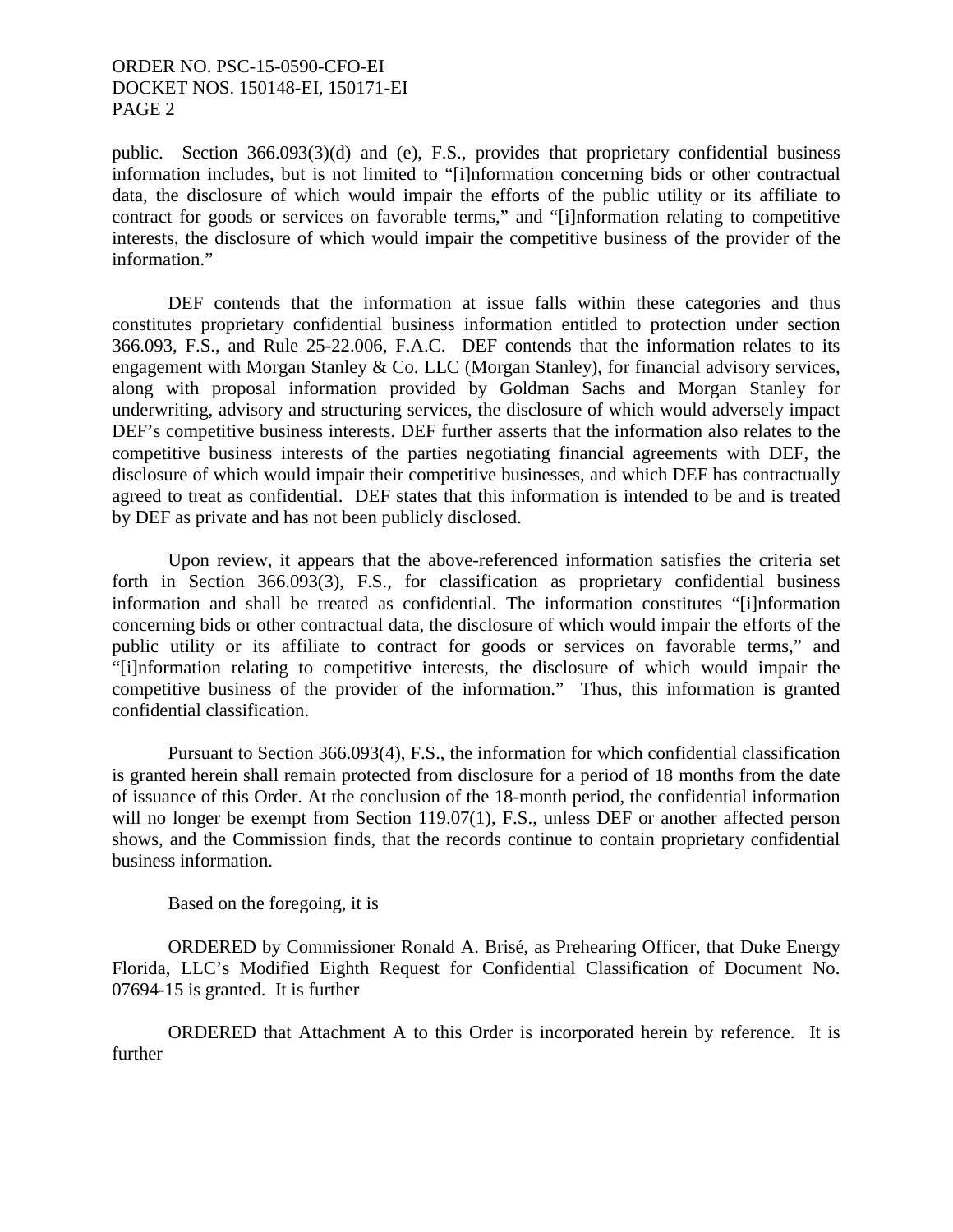### ORDER NO. PSC-15-0590-CFO-EI DOCKET NOS. 150148-EI. 150171-EI PAGE 3

ORDERED that the information contained in Document No. 07694-15 for which confidential classification has been granted shall remain protected from disclosure for a period of 18 months from the date of issuance of this Order. It is further

ORDERED that this Order shall be the only notification by the Commission to the parties of the date of declassification of the materials discussed herein.

By ORDER of Commissioner Ronald A. Brisé, as Prehearing Officer, this 29th day of December 3015 - 2

RONALD A. BRISE Commissioner and Prehearing Officer Florida Public Service Commission 2540 Shumard Oak Boulevard Tallahassee, Florida 32399 (8s0) 413-6770 www.floridapsc.com

Copies furnished: A copy of this document is provided to the parties of record at the time of issuance and, if applicable, interested persons.

RG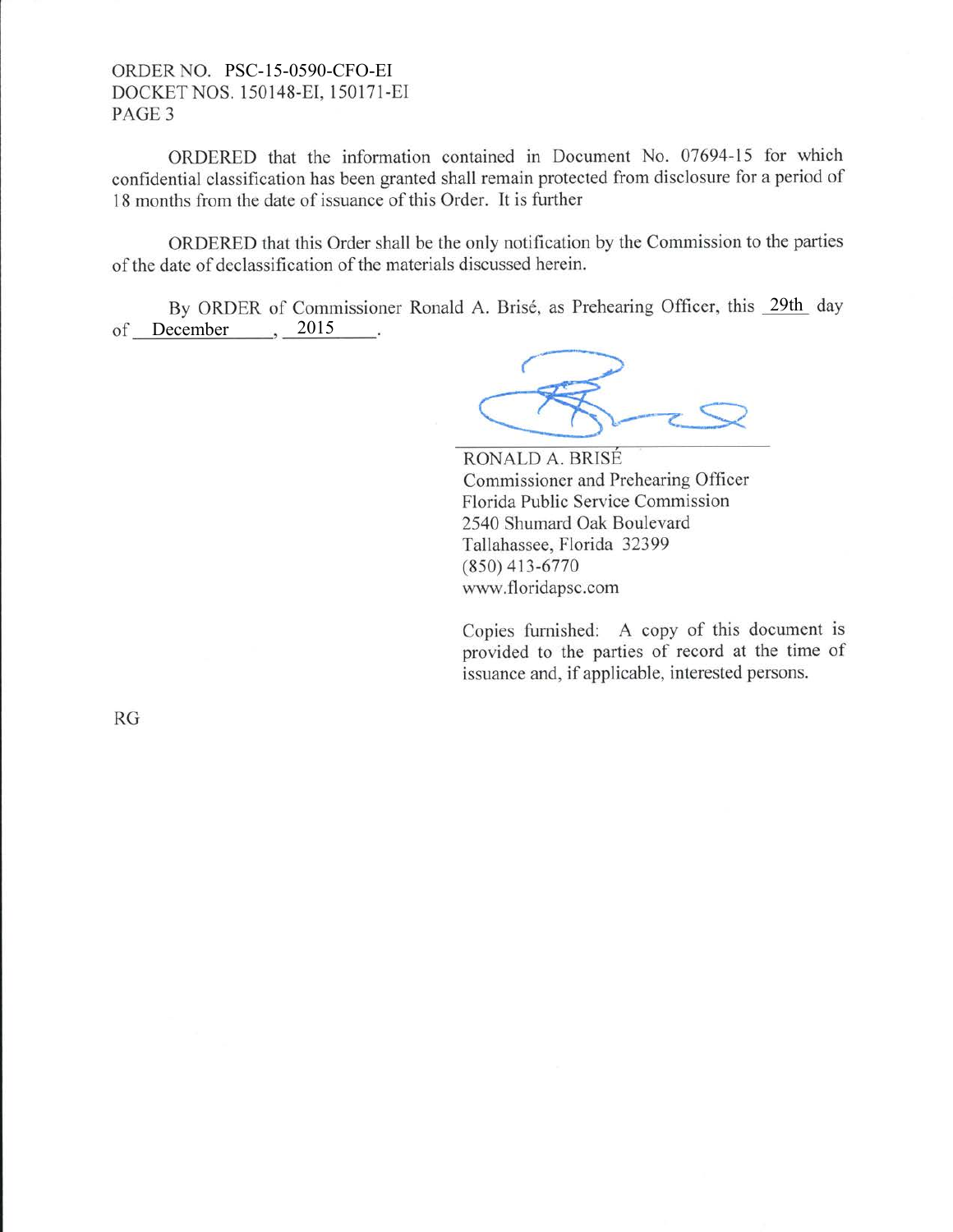## ORDER NO. PSC-15-0590-CFO-EI DOCKET NOS. 150148-EI, 150171-EI PAGE 4

#### NOTICE OF FURTHER PROCEEDINGS OR JUDICIAL REVIEW

 The Florida Public Service Commission is required by Section 120.569(1), Florida Statutes, to notify parties of any administrative hearing or judicial review of Commission orders that is available under Sections 120.57 or 120.68, Florida Statutes, as well as the procedures and time limits that apply. This notice should not be construed to mean all requests for an administrative hearing or judicial review will be granted or result in the relief sought.

 Mediation may be available on a case-by-case basis. If mediation is conducted, it does not affect a substantially interested person's right to a hearing.

 Any party adversely affected by this order, which is preliminary, procedural or intermediate in nature, may request: (1) reconsideration within 10 days pursuant to Rule 25- 22.0376, Florida Administrative Code; or (2) judicial review by the Florida Supreme Court, in the case of an electric, gas or telephone utility, or the First District Court of Appeal, in the case of a water or wastewater utility. A motion for reconsideration shall be filed with the Office of Commission Clerk, in the form prescribed by Rule 25-22.0376, Florida Administrative Code. Judicial review of a preliminary, procedural or intermediate ruling or order is available if review of the final action will not provide an adequate remedy. Such review may be requested from the appropriate court, as described above, pursuant to Rule 9.100, Florida Rules of Appellate Procedure.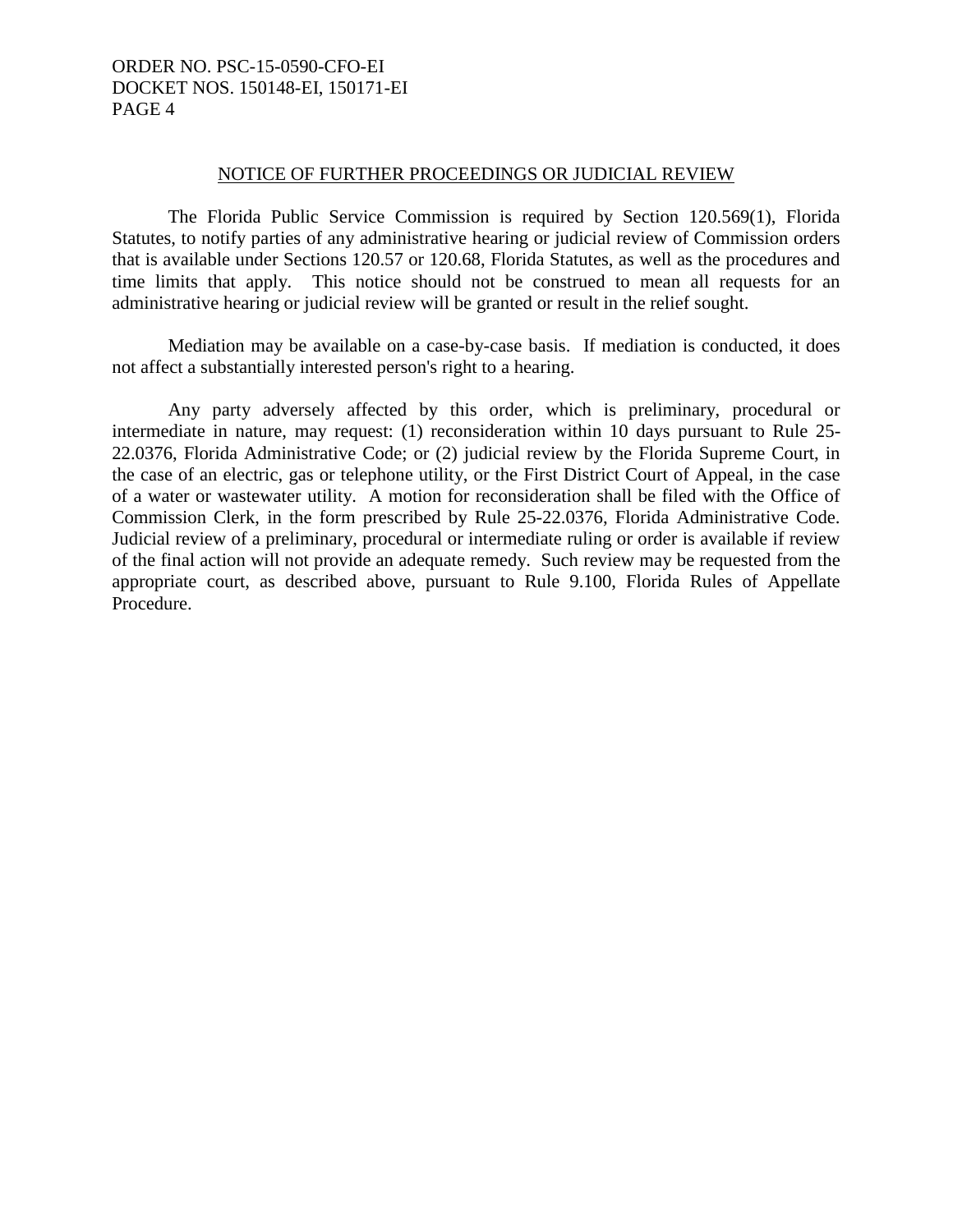#### DUKE ENERGY FLORIDA- EXHIBIT C- Docket 150171-EI **Confidentiality Justification**

| <b>DOCUMENT/RESPONSES</b>                                                         | <b>PAGE/LINE</b>                                                                                                                                                                               | <b>JUSTIFICATION</b>                                                                                                                                                                                                                                                                                                                                                                                                                                                       |
|-----------------------------------------------------------------------------------|------------------------------------------------------------------------------------------------------------------------------------------------------------------------------------------------|----------------------------------------------------------------------------------------------------------------------------------------------------------------------------------------------------------------------------------------------------------------------------------------------------------------------------------------------------------------------------------------------------------------------------------------------------------------------------|
| DEF Response to Staff's 2 <sup>nd</sup><br>Set of Interrogatories,<br>Question #8 | <b>Attachment bearing Bates</b><br>number 150148-<br>STAFFROG2-8-000001, all<br>bulleted lines on the page;<br>all information contained in<br>the table titled "Recent<br>Underwriting Fees." | §366.093(3)(d), F.S.<br>The document in question<br>contains confidential<br>information, the disclosure of<br>which would impair DEF's<br>efforts to contract for goods or<br>services on favorable terms.                                                                                                                                                                                                                                                                |
|                                                                                   |                                                                                                                                                                                                | §366.093(3)(e), F.S.<br>The document in question<br>contains confidential<br>information relating to<br>competitive business interests,<br>the disclosure of which would<br>impair the competitive<br>business of the provider/owner<br>of the information.                                                                                                                                                                                                                |
| DEF Response to Staff's 2 <sup>nd</sup><br>Set of Interrogatories,<br>Question #8 | <b>Attachment bearing Bates</b><br>number 150148-<br>STAFFROG2-8-000002,<br>the entire page is<br>confidential                                                                                 | §366.093(3)(d), F.S.<br>The document in question<br>contains confidential<br>information, the disclosure of<br>which would impair DEF's<br>efforts to contract for goods or<br>services on favorable terms.<br>§366.093(3)(e), F.S.<br>The document in question<br>contains confidential<br>information relating to<br>competitive business interests,<br>the disclosure of which would<br>impair the competitive<br>business of the provider/owner<br>of the information. |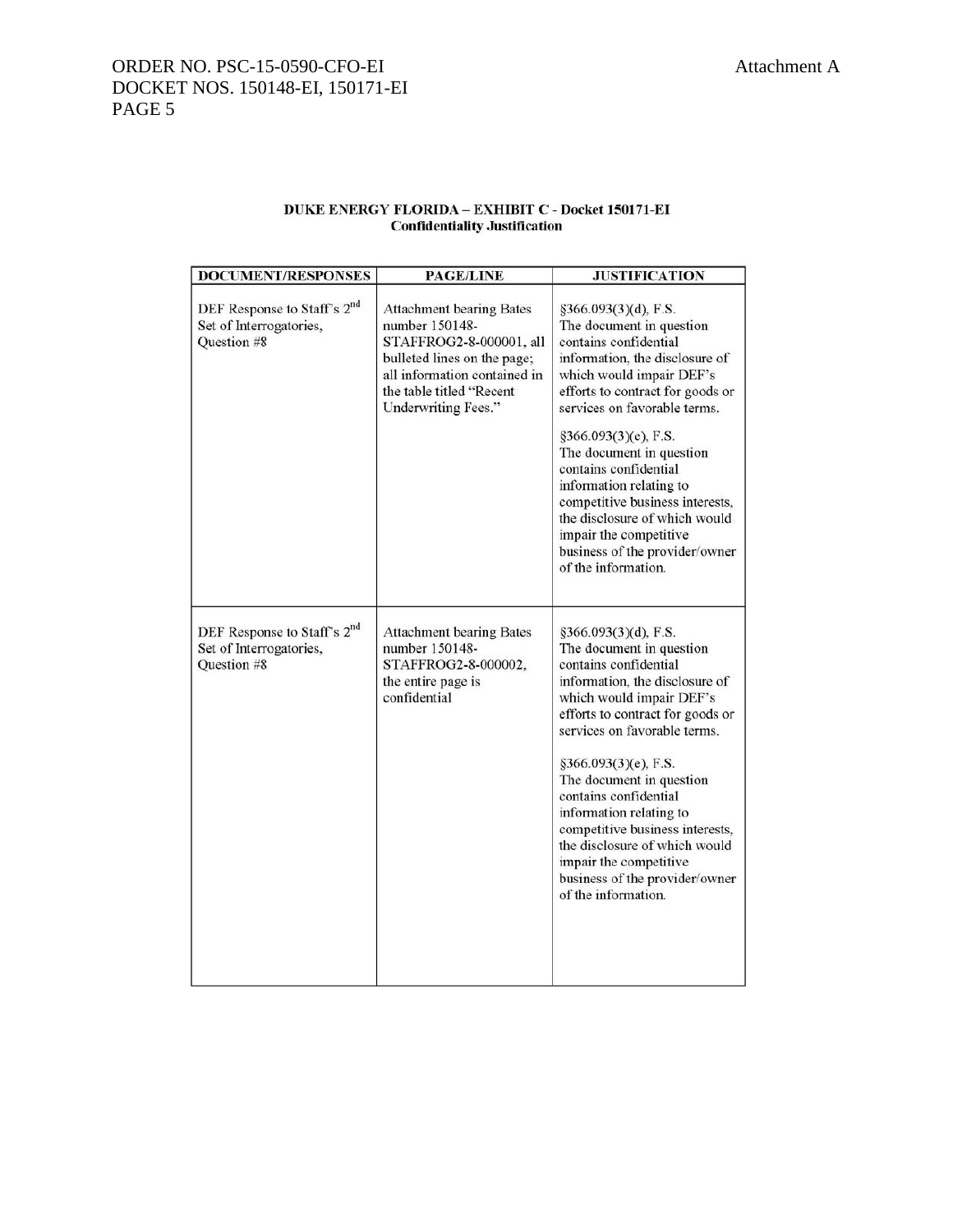# ORDER NO. PSC-15-0590-CFO-EI Attachment A DOCKET NOS. 150148-EI, 150171-EI PAGE 6

| <b>DOCUMENT/RESPONSES</b>                                                         | <b>PAGE/LINE</b>                                                                                                                                                 | <b>JUSTIFICATION</b>                                                                                                                                                                                                                                                                                                                                                                                                                                                          |
|-----------------------------------------------------------------------------------|------------------------------------------------------------------------------------------------------------------------------------------------------------------|-------------------------------------------------------------------------------------------------------------------------------------------------------------------------------------------------------------------------------------------------------------------------------------------------------------------------------------------------------------------------------------------------------------------------------------------------------------------------------|
| DEF Response to Staff's 2 <sup>nd</sup><br>Set of Interrogatories,<br>Question #8 | <b>Attachment bearing Bates</b><br>number 150148-<br>STAFFROG2-8-000003, all<br>information contained in the<br>table titled "Appendix B.<br>Underwriting Fees." | §366.093(3)(d), F.S.<br>The document in question<br>contains confidential<br>information, the disclosure of<br>which would impair DEF's<br>efforts to contract for goods or<br>services on favorable terms.<br>§366.093(3)(e), F.S.<br>The document in question<br>contains confidential<br>information relating to<br>competitive business interests,<br>the disclosure of which would<br>impair the competitive<br>business of the provider/owner<br>of the information.    |
| DEF Response to Staff's 2 <sup>nd</sup><br>Set of Interrogatories,<br>Question #8 | <b>Attachment bearing Bates</b><br>number 150148-<br>STAFFROG2-8-000004.<br>the last sentence on the<br>page.                                                    | $§366.093(3)(d)$ , F.S.<br>The document in question<br>contains confidential<br>information, the disclosure of<br>which would impair DEF's<br>efforts to contract for goods or<br>services on favorable terms.<br>§366.093(3)(e), F.S.<br>The document in question<br>contains confidential<br>information relating to<br>competitive business interests,<br>the disclosure of which would<br>impair the competitive<br>business of the provider/owner<br>of the information. |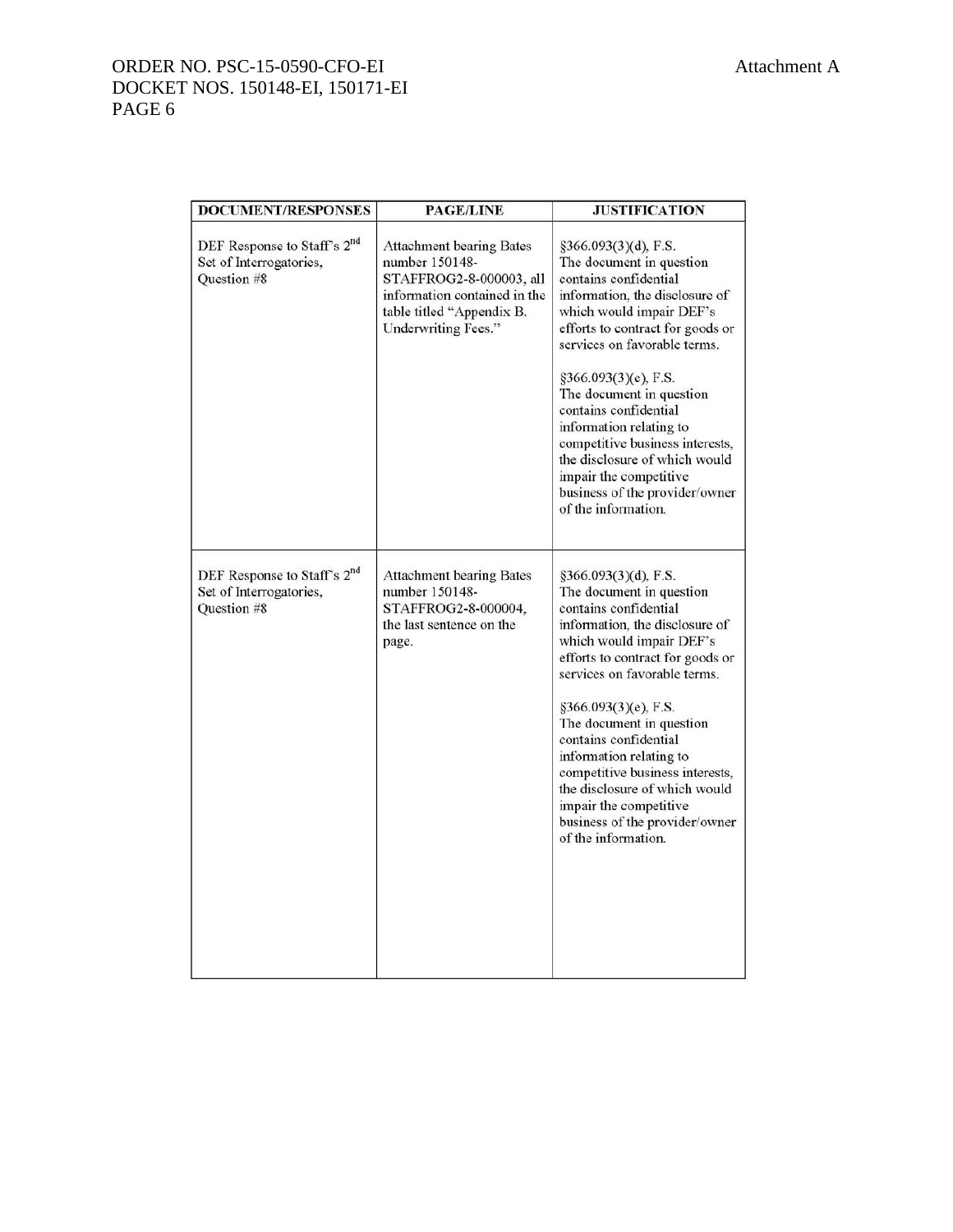# ORDER NO. PSC-15-0590-CFO-EI Attachment A DOCKET NOS. 150148-EI, 150171-EI PAGE 7

| <b>DOCUMENT/RESPONSES</b>                                                                | <b>PAGE/LINE</b>                                                                                                                                                                                | <b>JUSTIFICATION</b>                                                                                                                                                                                                                                                                                                                                                                                                                                                       |
|------------------------------------------------------------------------------------------|-------------------------------------------------------------------------------------------------------------------------------------------------------------------------------------------------|----------------------------------------------------------------------------------------------------------------------------------------------------------------------------------------------------------------------------------------------------------------------------------------------------------------------------------------------------------------------------------------------------------------------------------------------------------------------------|
| DEF Response to Staff's 2 <sup>nd</sup><br>Set of Interrogatories,<br><b>Ouestion #8</b> | <b>Attachment bearing Bates</b><br>number 150148-<br>STAFFROG2-8-000005<br>through 150148-<br>STAFFROG2-8-0000007,<br>the entire pages of the<br>Morgan Stanley<br>engagement letter.           | §366.093(3)(d), F.S.<br>The document in question<br>contains confidential<br>information, the disclosure of<br>which would impair DEF's<br>efforts to contract for goods or<br>services on favorable terms.<br>§366.093(3)(e), F.S.<br>The document in question<br>contains confidential<br>information relating to<br>competitive business interests,<br>the disclosure of which would<br>impair the competitive<br>business of the provider/owner<br>of the information. |
| DEF Response to Staff's 2 <sup>nd</sup><br>Set of Interrogatories,<br>Question #8        | <b>Attachment bearing Bates</b><br>number 150148-<br>STAFFROG2-8-000009<br>through 150148-<br>STAFFROG2-8-0000010,<br>the entire body of Exhibit A<br>to Morgan Stanley's<br>engagement letter. | §366.093(3)(d), F.S.<br>The document in question<br>contains confidential<br>information, the disclosure of<br>which would impair DEF's<br>efforts to contract for goods or<br>services on favorable terms.<br>§366.093(3)(e), F.S.<br>The document in question<br>contains confidential<br>information relating to<br>competitive business interests,<br>the disclosure of which would<br>impair the competitive<br>business of the provider/owner<br>of the information. |